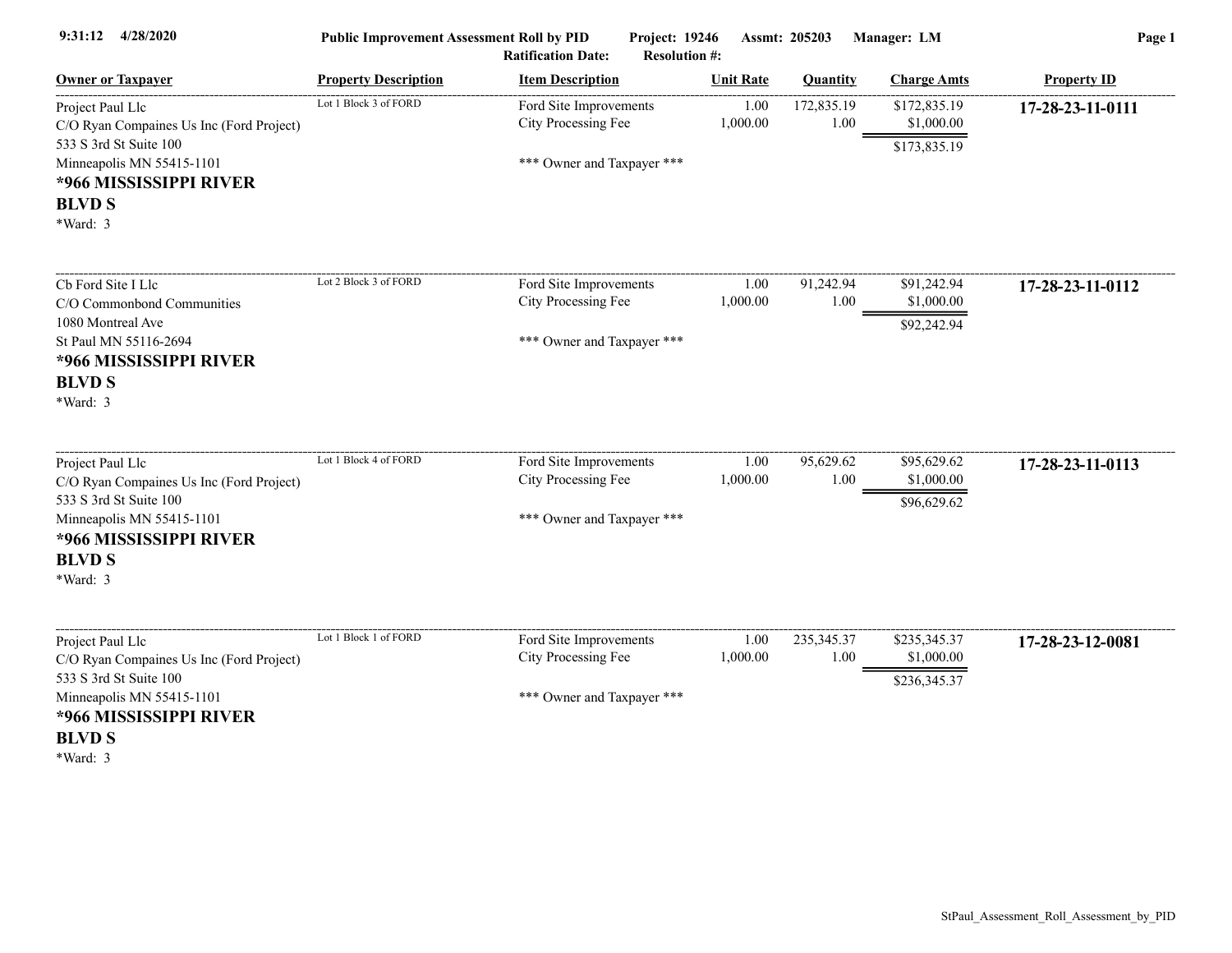| 4/28/2020<br>9:31:12                                                                                       | <b>Public Improvement Assessment Roll by PID</b><br>Project: 19246<br>Assmt: 205203<br>Manager: LM<br><b>Ratification Date:</b><br><b>Resolution #:</b> |                                               |                  |                    |                                            | Page 2             |
|------------------------------------------------------------------------------------------------------------|---------------------------------------------------------------------------------------------------------------------------------------------------------|-----------------------------------------------|------------------|--------------------|--------------------------------------------|--------------------|
| <b>Owner or Taxpayer</b>                                                                                   | <b>Property Description</b>                                                                                                                             | <b>Item Description</b>                       | <b>Unit Rate</b> | <b>Quantity</b>    | <b>Charge Amts</b>                         | <b>Property ID</b> |
| Project Paul Llc<br>C/O Ryan Compaines Us Inc (Ford Project)                                               | Lot 1 Block 2 of FORD                                                                                                                                   | Ford Site Improvements<br>City Processing Fee | 1.00<br>1,000.00 | 265,613.47<br>1.00 | \$265,613.47<br>\$1,000.00                 | 17-28-23-12-0082   |
| 533 S 3rd St Suite 100<br>Minneapolis MN 55415-1101<br>*966 MISSISSIPPI RIVER<br><b>BLVD S</b><br>*Ward: 3 |                                                                                                                                                         | *** Owner and Taxpayer ***                    |                  |                    | \$266,613.47                               |                    |
| Project Paul Llc<br>C/O Ryan Compaines Us Inc (Ford Project)                                               | Lot 2 Block 2 of FORD                                                                                                                                   | Ford Site Improvements<br>City Processing Fee | 1.00<br>1,000.00 | 170,422.51<br>1.00 | \$170,422.51<br>\$1,000.00                 | 17-28-23-12-0083   |
| 533 S 3rd St Suite 100<br>Minneapolis MN 55415-1101<br>*966 MISSISSIPPI RIVER<br><b>BLVD S</b><br>*Ward: 3 |                                                                                                                                                         | *** Owner and Taxpayer ***                    |                  |                    | \$171,422.51                               |                    |
| Project Paul Llc<br>C/O Ryan Compaines Us Inc (Ford Project)                                               | Lot 1 Block 6 of FORD                                                                                                                                   | Ford Site Improvements<br>City Processing Fee | 1.00<br>1,000.00 | 328,342.99<br>1.00 | \$328,342.99<br>\$1,000.00                 | 17-28-23-12-0084   |
| 533 S 3rd St Suite 100<br>Minneapolis MN 55415-1101<br>*966 MISSISSIPPI RIVER<br><b>BLVD S</b><br>*Ward: 3 |                                                                                                                                                         | *** Owner and Taxpayer ***                    |                  |                    | \$329,342.99                               |                    |
| Project Paul Llc<br>C/O Ryan Compaines Us Inc (Ford Project)<br>533 S 3rd St Suite 100                     | Lot 1 Block 7 of FORD                                                                                                                                   | Ford Site Improvements<br>City Processing Fee | 1.00<br>1,000.00 | 182,705.22<br>1.00 | \$182,705.22<br>\$1,000.00<br>\$183,705.22 | 17-28-23-12-0085   |
| Minneapolis MN 55415-1101<br>*966 MISSISSIPPI RIVER<br><b>BLVD S</b><br>*Ward: 3                           |                                                                                                                                                         | *** Owner and Taxpayer ***                    |                  |                    |                                            |                    |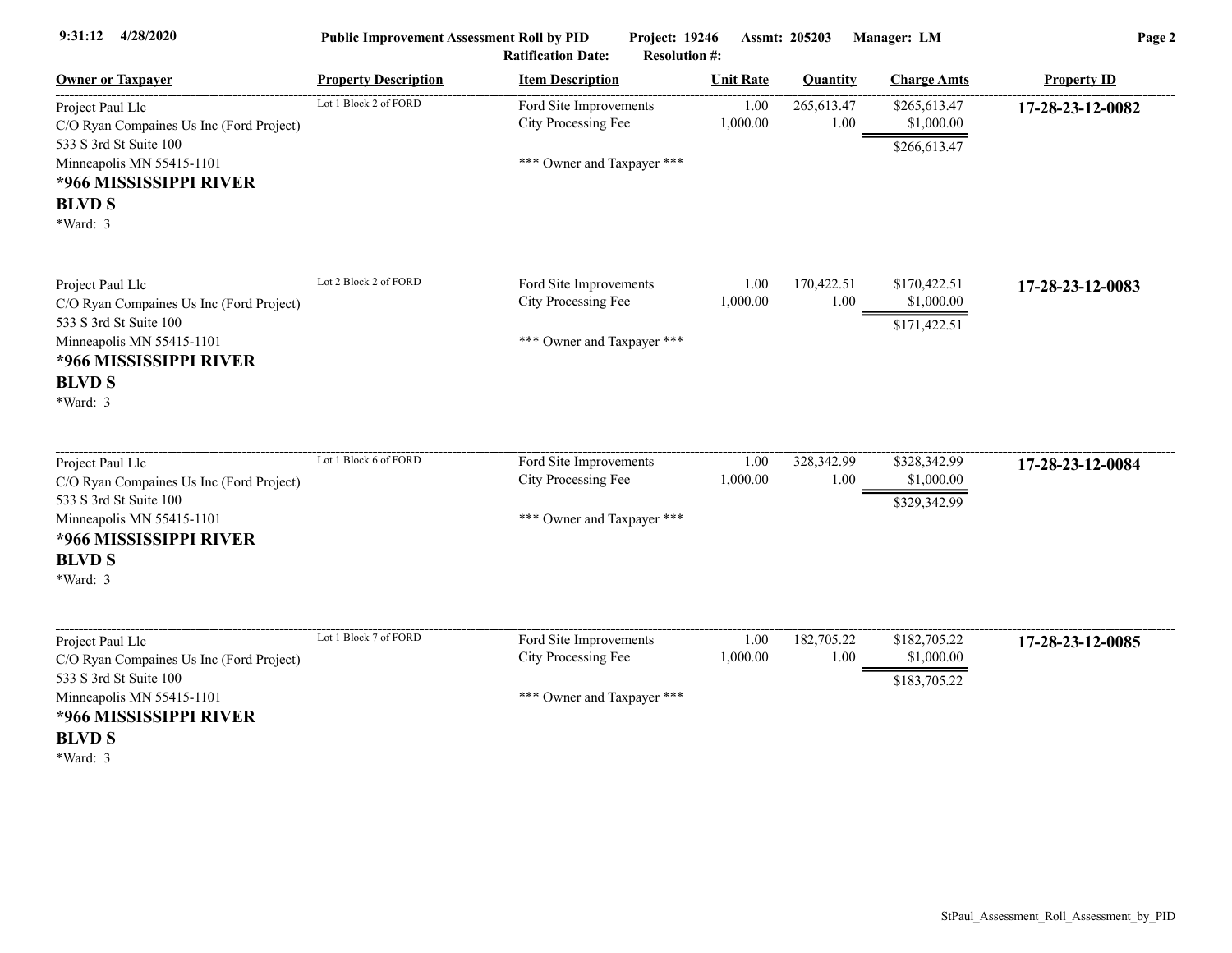| 9:31:12<br>4/28/2020                                                                                                | <b>Public Improvement Assessment Roll by PID</b><br>Project: 19246<br>Assmt: 205203<br>Manager: LM<br>Page 3<br><b>Ratification Date:</b><br><b>Resolution #:</b> |                                                                             |                  |                      |                                            |                    |
|---------------------------------------------------------------------------------------------------------------------|-------------------------------------------------------------------------------------------------------------------------------------------------------------------|-----------------------------------------------------------------------------|------------------|----------------------|--------------------------------------------|--------------------|
| <b>Owner or Taxpayer</b>                                                                                            | <b>Property Description</b>                                                                                                                                       | <b>Item Description</b>                                                     | <b>Unit Rate</b> | Quantity             | <b>Charge Amts</b>                         | <b>Property ID</b> |
| Project Paul Llc<br>C/O Ryan Compaines Us Inc (Ford Project)<br>533 S 3rd St Suite 100<br>Minneapolis MN 55415-1101 | Lot 2 Block 8 of FORD                                                                                                                                             | Ford Site Improvements<br>City Processing Fee<br>*** Owner and Taxpayer *** | 1.00<br>1,000.00 | 133, 135. 73<br>1.00 | \$133,135.73<br>\$1,000.00<br>\$134,135.73 | 17-28-23-13-0003   |
| *966 MISSISSIPPI RIVER<br><b>BLVD S</b><br>*Ward: 3                                                                 |                                                                                                                                                                   |                                                                             |                  |                      |                                            |                    |
| Project Paul Llc<br>C/O Ryan Compaines Us Inc (Ford Project)<br>533 S 3rd St Suite 100                              | Lot 1 Block 9 of FORD                                                                                                                                             | Ford Site Improvements<br>City Processing Fee                               | 1.00<br>1,000.00 | 97,603.63<br>1.00    | \$97,603.63<br>\$1,000.00<br>\$98,603.63   | 17-28-23-13-0004   |
| Minneapolis MN 55415-1101<br>*966 MISSISSIPPI RIVER<br><b>BLVD S</b><br>*Ward: 3                                    |                                                                                                                                                                   | *** Owner and Taxpayer ***                                                  |                  |                      |                                            |                    |
| Project Paul Llc<br>C/O Ryan Compaines Us Inc (Ford Project)                                                        | Lot 2 Block 9 of FORD                                                                                                                                             | Ford Site Improvements<br>City Processing Fee                               | 1.00<br>1,000.00 | 216,043.98<br>1.00   | \$216,043.98<br>\$1,000.00                 | 17-28-23-13-0005   |
| 533 S 3rd St Suite 100<br>Minneapolis MN 55415-1101<br>*966 MISSISSIPPI RIVER<br><b>BLVD S</b><br>*Ward: 3          |                                                                                                                                                                   | *** Owner and Taxpayer ***                                                  |                  |                      | \$217,043.98                               |                    |
| Project Paul Llc<br>C/O Ryan Compaines Us Inc (Ford Project)<br>533 S 3rd St Suite 100                              | Lot 1 Block 10 of FORD                                                                                                                                            | Ford Site Improvements<br>City Processing Fee                               | 1.00<br>1,000.00 | 243,899.40<br>1.00   | \$243,899.40<br>\$1,000.00<br>\$244,899.40 | 17-28-23-13-0006   |
| Minneapolis MN 55415-1101<br>*966 MISSISSIPPI RIVER<br><b>BLVD S</b><br>*Ward: 3                                    |                                                                                                                                                                   | *** Owner and Taxpayer ***                                                  |                  |                      |                                            |                    |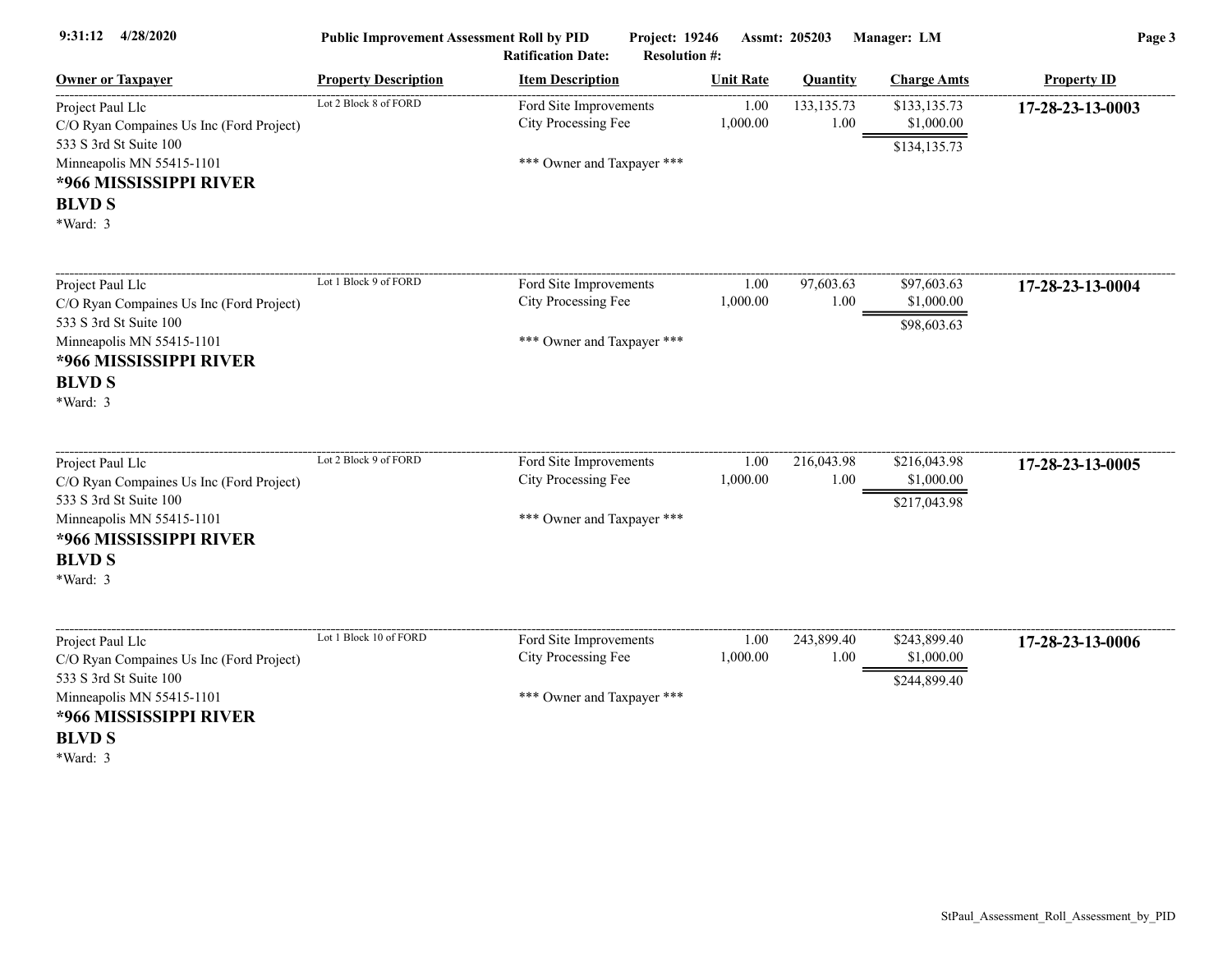| 9:31:12<br>4/28/2020                                                                                                                                                       | <b>Public Improvement Assessment Roll by PID</b><br>Project: 19246<br>Assmt: 205203<br>Manager: LM<br><b>Ratification Date:</b><br><b>Resolution #:</b> |                                                                             |                  |                    |                                            | Page 4             |  |
|----------------------------------------------------------------------------------------------------------------------------------------------------------------------------|---------------------------------------------------------------------------------------------------------------------------------------------------------|-----------------------------------------------------------------------------|------------------|--------------------|--------------------------------------------|--------------------|--|
| <b>Owner or Taxpayer</b>                                                                                                                                                   | <b>Property Description</b>                                                                                                                             | <b>Item Description</b>                                                     | <b>Unit Rate</b> | <b>Ouantity</b>    | <b>Charge Amts</b>                         | <b>Property ID</b> |  |
| Mn Ford Site Apartment Land Llc<br>Attn: Sheree Dann                                                                                                                       | Lot 1 Block 11 of FORD                                                                                                                                  | Ford Site Improvements<br>City Processing Fee                               | 1.00<br>1,000.00 | 273,290.15<br>1.00 | \$273,290.15<br>\$1,000.00                 | 17-28-23-13-0007   |  |
| 9757 Ne Juanita Dr Suite 300<br>Kirkland WA 98034-4291<br>*966 MISSISSIPPI RIVER<br><b>BLVD S</b><br>*Ward: 3                                                              |                                                                                                                                                         | *** Owner and Taxpayer ***                                                  |                  |                    | \$274,290.15                               |                    |  |
| Project Paul Llc<br>C/O Ryan Compaines Us Inc (Ford Project)<br>533 S 3rd St Suite 100<br>Minneapolis MN 55415-1101<br>*966 MISSISSIPPI RIVER<br><b>BLVD S</b><br>*Ward: 3 | Lot 1 Block 14 of FORD                                                                                                                                  | Ford Site Improvements<br>City Processing Fee<br>*** Owner and Taxpayer *** | 1.00<br>1,000.00 | 175,686.53<br>1.00 | \$175,686.53<br>\$1,000.00<br>\$176,686.53 | 17-28-23-13-0008   |  |
| Project Paul Llc<br>C/O Ryan Compaines Us Inc (Ford Project)<br>533 S 3rd St Suite 100<br>Minneapolis MN 55415-1101<br>*966 MISSISSIPPI RIVER<br><b>BLVD S</b><br>*Ward: 3 | Lot 2 Block 14 of FORD                                                                                                                                  | Ford Site Improvements<br>City Processing Fee<br>*** Owner and Taxpayer *** | 1.00<br>1,000.00 | 134,232.40<br>1.00 | \$134,232.40<br>\$1,000.00<br>\$135,232.40 | 17-28-23-13-0009   |  |
| Project Paul Llc<br>C/O Ryan Compaines Us Inc (Ford Project)<br>533 S 3rd St Suite 100<br>Minneapolis MN 55415-1101<br>*966 MISSISSIPPI RIVER<br><b>BLVD S</b><br>*Ward: 3 | Lot 1 Block 15 of FORD                                                                                                                                  | Ford Site Improvements<br>City Processing Fee<br>*** Owner and Taxpayer *** | 1.00<br>1,000.00 | 255,085.43<br>1.00 | \$255,085.43<br>\$1,000.00<br>\$256,085.43 | 17-28-23-13-0010   |  |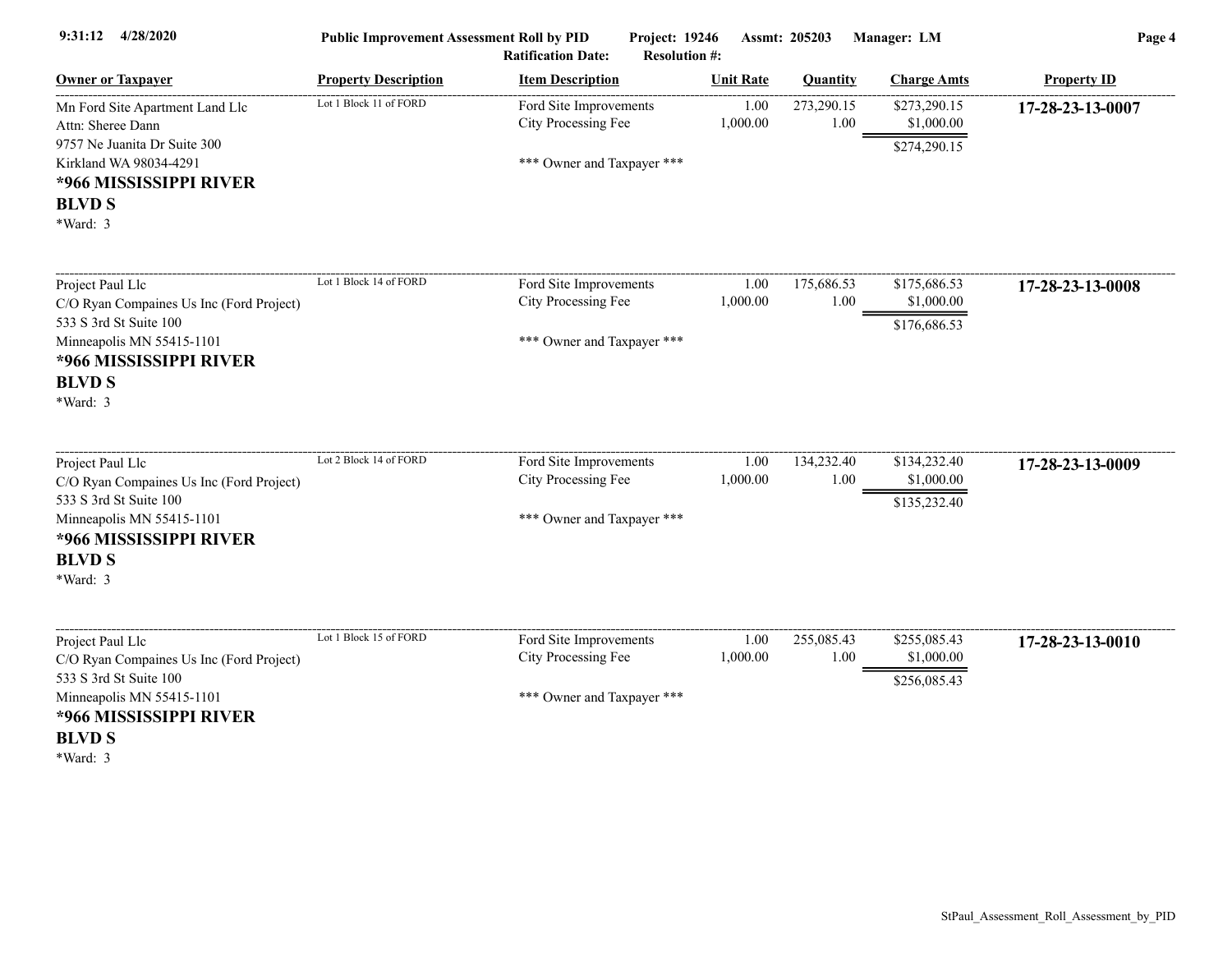| 4/28/2020<br>9:31:12                                                                                                                                                       | <b>Public Improvement Assessment Roll by PID</b><br>Project: 19246<br>Assmt: 205203<br>Manager: LM<br><b>Ratification Date:</b><br><b>Resolution #:</b> |                                                                             |                  |                    |                                            | Page 5             |  |
|----------------------------------------------------------------------------------------------------------------------------------------------------------------------------|---------------------------------------------------------------------------------------------------------------------------------------------------------|-----------------------------------------------------------------------------|------------------|--------------------|--------------------------------------------|--------------------|--|
| <b>Owner or Taxpayer</b>                                                                                                                                                   | <b>Property Description</b>                                                                                                                             | <b>Item Description</b>                                                     | <b>Unit Rate</b> | <b>Quantity</b>    | <b>Charge Amts</b>                         | <b>Property ID</b> |  |
| Mn Ford Site Apartment Land Llc<br>Attn: Sheree Dann                                                                                                                       | Lot 1 Block 16 of FORD                                                                                                                                  | Ford Site Improvements<br>City Processing Fee                               | 1.00<br>1,000.00 | 271,316.15<br>1.00 | \$271,316.15<br>\$1,000.00                 | 17-28-23-13-0011   |  |
| 9757 Ne Juanita Dr Suite 300<br>Kirkland WA 98034-4291<br>*966 MISSISSIPPI RIVER<br><b>BLVD S</b><br>*Ward: 3                                                              |                                                                                                                                                         | *** Owner and Taxpayer ***                                                  |                  |                    | \$272,316.15                               |                    |  |
| Project Paul Llc<br>C/O Ryan Compaines Us Inc (Ford Project)<br>533 S 3rd St Suite 100<br>Minneapolis MN 55415-1101<br>*966 MISSISSIPPI RIVER<br><b>BLVD S</b><br>*Ward: 3 | Lot 1 Block 19 of FORD                                                                                                                                  | Ford Site Improvements<br>City Processing Fee<br>*** Owner and Taxpayer *** | 1.00<br>1,000.00 | 139,277.09<br>1.00 | \$139,277.09<br>\$1,000.00<br>\$140,277.09 | 17-28-23-13-0012   |  |
| Project Paul Llc<br>C/O Ryan Compaines Us Inc (Ford Project)<br>533 S 3rd St Suite 100<br>Minneapolis MN 55415-1101<br>*966 MISSISSIPPI RIVER<br><b>BLVD S</b><br>*Ward: 3 | Lot 2 Block 19 of FORD                                                                                                                                  | Ford Site Improvements<br>City Processing Fee<br>*** Owner and Taxpayer *** | 1.00<br>1,000.00 | 125,678.38<br>1.00 | \$125,678.38<br>\$1,000.00<br>\$126,678.38 | 17-28-23-13-0013   |  |
| Project Paul Llc<br>C/O Ryan Compaines Us Inc (Ford Project)<br>533 S 3rd St Suite 100<br>Minneapolis MN 55415-1101<br>*966 MISSISSIPPI RIVER<br><b>BLVD S</b><br>*Ward: 3 | Lot 1 Block 20 of FORD                                                                                                                                  | Ford Site Improvements<br>City Processing Fee<br>*** Owner and Taxpayer *** | 1.00<br>1,000.00 | 252,234.09<br>1.00 | \$252,234.09<br>\$1,000.00<br>\$253,234.09 | 17-28-23-13-0014   |  |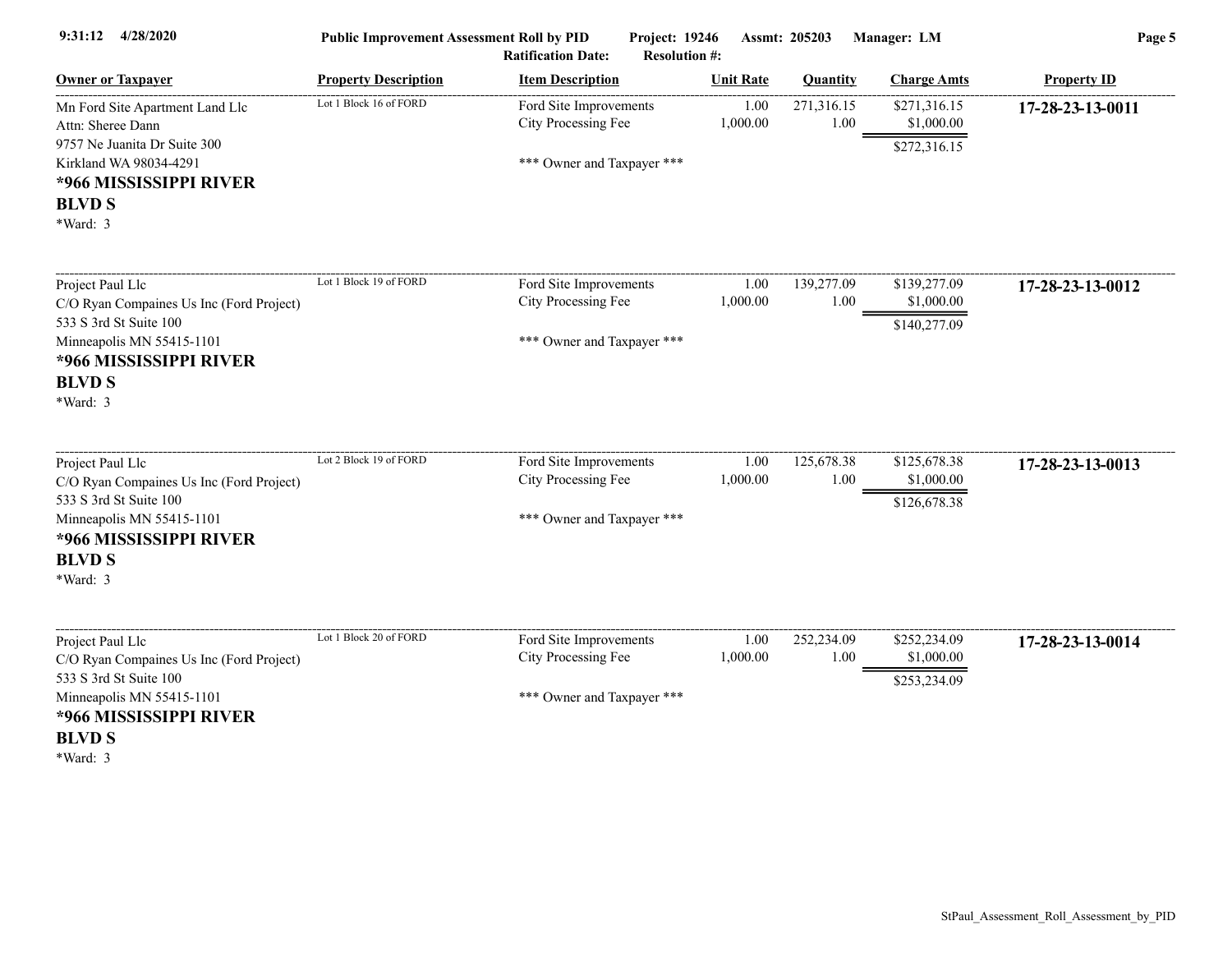| 4/28/2020<br>9:31:12                                                                                          | <b>Public Improvement Assessment Roll by PID</b><br>Project: 19246<br>Assmt: 205203<br>Manager: LM<br><b>Ratification Date:</b><br><b>Resolution #:</b> |                                               |                  |                    |                                            |                    |
|---------------------------------------------------------------------------------------------------------------|---------------------------------------------------------------------------------------------------------------------------------------------------------|-----------------------------------------------|------------------|--------------------|--------------------------------------------|--------------------|
| <b>Owner or Taxpayer</b>                                                                                      | <b>Property Description</b>                                                                                                                             | <b>Item Description</b>                       | <b>Unit Rate</b> | Quantity           | <b>Charge Amts</b>                         | <b>Property ID</b> |
| Project Paul Llc<br>C/O Ryan Compaines Us Inc (Ford Project)                                                  | Lot 1 Block 21 of FORD                                                                                                                                  | Ford Site Improvements<br>City Processing Fee | 1.00<br>1,000.00 | 244,996.07<br>1.00 | \$244,996.07<br>\$1,000.00                 | 17-28-23-13-0015   |
| 533 S 3rd St Suite 100<br>Minneapolis MN 55415-1101<br>*966 MISSISSIPPI RIVER<br><b>BLVD S</b><br>*Ward: 3    |                                                                                                                                                         | *** Owner and Taxpayer ***                    |                  |                    | \$245,996.07                               |                    |
| Mn Ford Site Apartment Land Llc<br>Attn: Sheree Dann                                                          | Lot 1 Block 22 of FORD                                                                                                                                  | Ford Site Improvements<br>City Processing Fee | 1.00<br>1,000.00 | 284,037.52<br>1.00 | \$284,037.52<br>\$1,000.00                 | 17-28-23-13-0016   |
| 9757 Ne Juanita Dr Suite 300<br>Kirkland WA 98034-4291<br>*966 MISSISSIPPI RIVER<br><b>BLVD S</b><br>*Ward: 3 |                                                                                                                                                         | *** Owner and Taxpayer ***                    |                  |                    | \$285,037.52                               |                    |
| Project Paul Llc<br>C/O Ryan Compaines Us Inc (Ford Project)                                                  | Lot 1 Block 26 of FORD                                                                                                                                  | Ford Site Improvements<br>City Processing Fee | 1.00<br>1,000.00 | 253,111.43<br>1.00 | \$253,111.43<br>\$1,000.00                 | 17-28-23-13-0017   |
| 533 S 3rd St Suite 100<br>Minneapolis MN 55415-1101<br>*966 MISSISSIPPI RIVER<br><b>BLVD S</b><br>*Ward: 3    |                                                                                                                                                         | *** Owner and Taxpayer ***                    |                  |                    | \$254,111.43                               |                    |
| Project Paul Llc<br>C/O Ryan Compaines Us Inc (Ford Project)<br>533 S 3rd St Suite 100                        | Lot 1 Block 27 of FORD                                                                                                                                  | Ford Site Improvements<br>City Processing Fee | 1.00<br>1,000.00 | 253,988.76<br>1.00 | \$253,988.76<br>\$1,000.00<br>\$254,988.76 | 17-28-23-13-0018   |
| Minneapolis MN 55415-1101<br>*966 MISSISSIPPI RIVER<br><b>BLVD S</b><br>*Ward: 3                              |                                                                                                                                                         | *** Owner and Taxpayer ***                    |                  |                    |                                            |                    |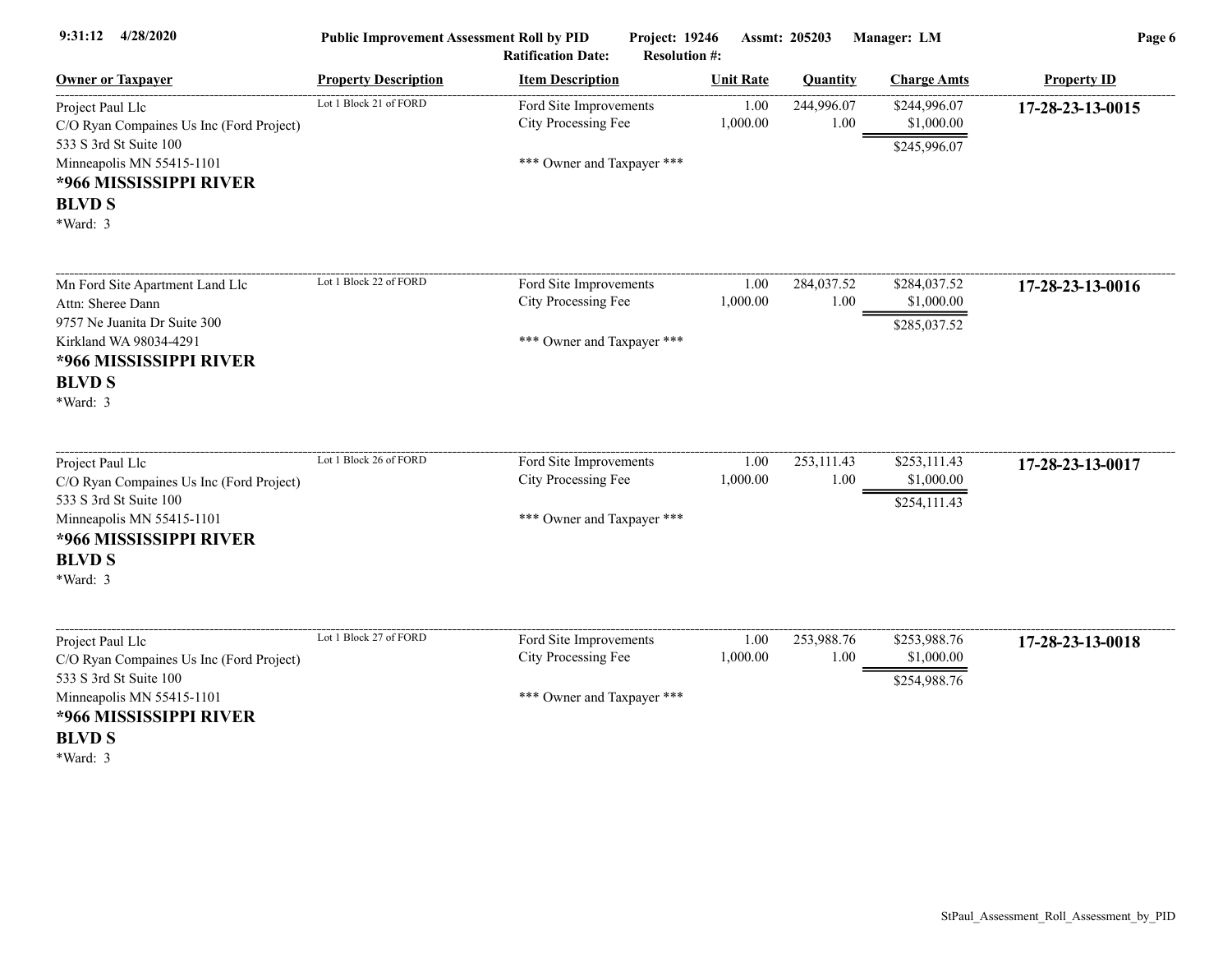| 9:31:12 4/28/2020                                                                                                                                                          | <b>Public Improvement Assessment Roll by PID</b><br>Project: 19246<br>Assmt: 205203<br>Manager: LM<br><b>Ratification Date:</b><br><b>Resolution #:</b> |                                                                             |                  |                    |                                            | Page 7             |  |
|----------------------------------------------------------------------------------------------------------------------------------------------------------------------------|---------------------------------------------------------------------------------------------------------------------------------------------------------|-----------------------------------------------------------------------------|------------------|--------------------|--------------------------------------------|--------------------|--|
| <b>Owner or Taxpayer</b>                                                                                                                                                   | <b>Property Description</b>                                                                                                                             | <b>Item Description</b>                                                     | <b>Unit Rate</b> | Quantity           | <b>Charge Amts</b>                         | <b>Property ID</b> |  |
| Mn Ford Site Apartment Land Llc<br>Attn: Sheree Dann<br>9757 Ne Juanita Dr Suite 300<br>Kirkland WA 98034-4291<br>*966 MISSISSIPPI RIVER<br><b>BLVD S</b><br>*Ward: 3      | Lot 1 Block 28 of FORD                                                                                                                                  | Ford Site Improvements<br>City Processing Fee<br>*** Owner and Taxpayer *** | 1.00<br>1,000.00 | 262,323.46<br>1.00 | \$262,323.46<br>\$1,000.00<br>\$263,323.46 | 17-28-23-13-0019   |  |
| Mn Ford Site Apartment Land Llc<br>Attn: Sheree Dann<br>9757 Ne Juanita Dr Suite 300<br>Kirkland WA 98034-4291<br>*966 MISSISSIPPI RIVER<br><b>BLVD S</b><br>*Ward: 3      | Lot 1 Block 12 of FORD                                                                                                                                  | Ford Site Improvements<br>City Processing Fee<br>*** Owner and Taxpayer *** | 1.00<br>1,000.00 | 271,974.15<br>1.00 | \$271,974.15<br>\$1,000.00<br>\$272,974.15 | 17-28-23-14-0005   |  |
| Project Paul Llc<br>C/O Ryan Compaines Us Inc (Ford Project)<br>533 S 3rd St Suite 100<br>Minneapolis MN 55415-1101<br>*966 MISSISSIPPI RIVER<br><b>BLVD S</b><br>*Ward: 3 | Lot 1 Block 13 of FORD                                                                                                                                  | Ford Site Improvements<br>City Processing Fee<br>*** Owner and Taxpayer *** | 1.00<br>1,000.00 | 266,710.14<br>1.00 | \$266,710.14<br>\$1,000.00<br>\$267,710.14 | 17-28-23-14-0006   |  |
| Mn Ford Site Apartment Land Llc<br>Attn: Sheree Dann<br>9757 Ne Juanita Dr Suite 300<br>Kirkland WA 98034-4291<br>*966 MISSISSIPPI RIVER<br><b>BLVD S</b><br>*Ward: 3      | Lot 1 Block 17 of FORD                                                                                                                                  | Ford Site Improvements<br>City Processing Fee<br>*** Owner and Taxpayer *** | 1.00<br>1,000.00 | 268,245.47<br>1.00 | \$268,245.47<br>\$1,000.00<br>\$269,245.47 | 17-28-23-14-0007   |  |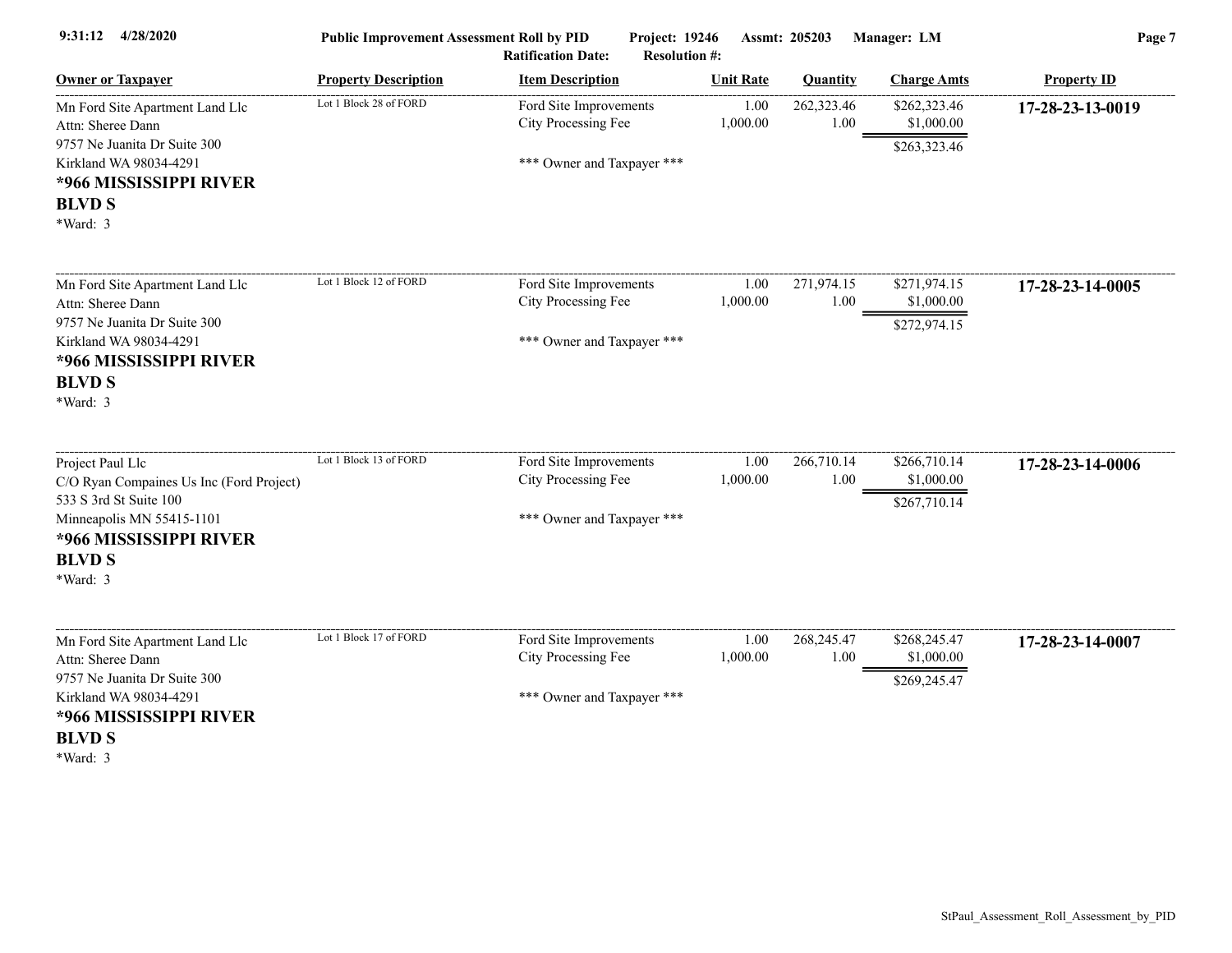| 9:31:12 4/28/2020                                                                                                                                                     | <b>Public Improvement Assessment Roll by PID</b><br>Project: 19246<br>Assmt: 205203<br>Manager: LM<br><b>Ratification Date:</b><br><b>Resolution #:</b> |                                                                             |                  |                     |                                            | Page 8             |  |
|-----------------------------------------------------------------------------------------------------------------------------------------------------------------------|---------------------------------------------------------------------------------------------------------------------------------------------------------|-----------------------------------------------------------------------------|------------------|---------------------|--------------------------------------------|--------------------|--|
| <b>Owner or Taxpayer</b>                                                                                                                                              | <b>Property Description</b>                                                                                                                             | <b>Item Description</b>                                                     | <b>Unit Rate</b> | Quantity            | <b>Charge Amts</b>                         | <b>Property ID</b> |  |
| Mn Ford Site Apartment Land Llc<br>Attn: Sheree Dann<br>9757 Ne Juanita Dr Suite 300<br>Kirkland WA 98034-4291<br>*966 MISSISSIPPI RIVER                              | Lot 1 Block 18 of FORD                                                                                                                                  | Ford Site Improvements<br>City Processing Fee<br>*** Owner and Taxpayer *** | 1.00<br>1,000.00 | 263,200.79<br>1.00  | \$263,200.79<br>\$1,000.00<br>\$264,200.79 | 17-28-23-14-0008   |  |
| <b>BLVD S</b><br>*Ward: 3                                                                                                                                             |                                                                                                                                                         |                                                                             |                  |                     |                                            |                    |  |
| Mn Ford Site Apartment Land Llc<br>Attn: Sheree Dann<br>9757 Ne Juanita Dr Suite 300<br>Kirkland WA 98034-4291<br>*966 MISSISSIPPI RIVER<br><b>BLVD S</b><br>*Ward: 3 | Lot 1 Block 23 of FORD                                                                                                                                  | Ford Site Improvements<br>City Processing Fee<br>*** Owner and Taxpayer *** | 1.00<br>1,000.00 | 287, 327.53<br>1.00 | \$287,327.53<br>\$1,000.00<br>\$288,327.53 | 17-28-23-14-0009   |  |
| Mn Ford Site Apartment Land Llc<br>Attn: Sheree Dann<br>9757 Ne Juanita Dr Suite 300<br>Kirkland WA 98034-4291<br>*966 MISSISSIPPI RIVER<br><b>BLVD S</b><br>*Ward: 3 | Lot 1 Block 24 of FORD                                                                                                                                  | Ford Site Improvements<br>City Processing Fee<br>*** Owner and Taxpayer *** | 1.00<br>1,000.00 | 282,063.51<br>1.00  | \$282,063.51<br>\$1,000.00<br>\$283,063.51 | 17-28-23-14-0010   |  |
| Mn Ford Site Apartment Land Llc<br>Attn: Sheree Dann<br>9757 Ne Juanita Dr Suite 300<br>Kirkland WA 98034-4291<br>*966 MISSISSIPPI RIVER<br><b>BLVD S</b><br>*Ward: 3 | Lot 1 Block 29 of FORD                                                                                                                                  | Ford Site Improvements<br>City Processing Fee<br>*** Owner and Taxpayer *** | 1.00<br>1,000.00 | 398,968.53<br>1.00  | \$398,968.53<br>\$1,000.00<br>\$399,968.53 | 17-28-23-14-0011   |  |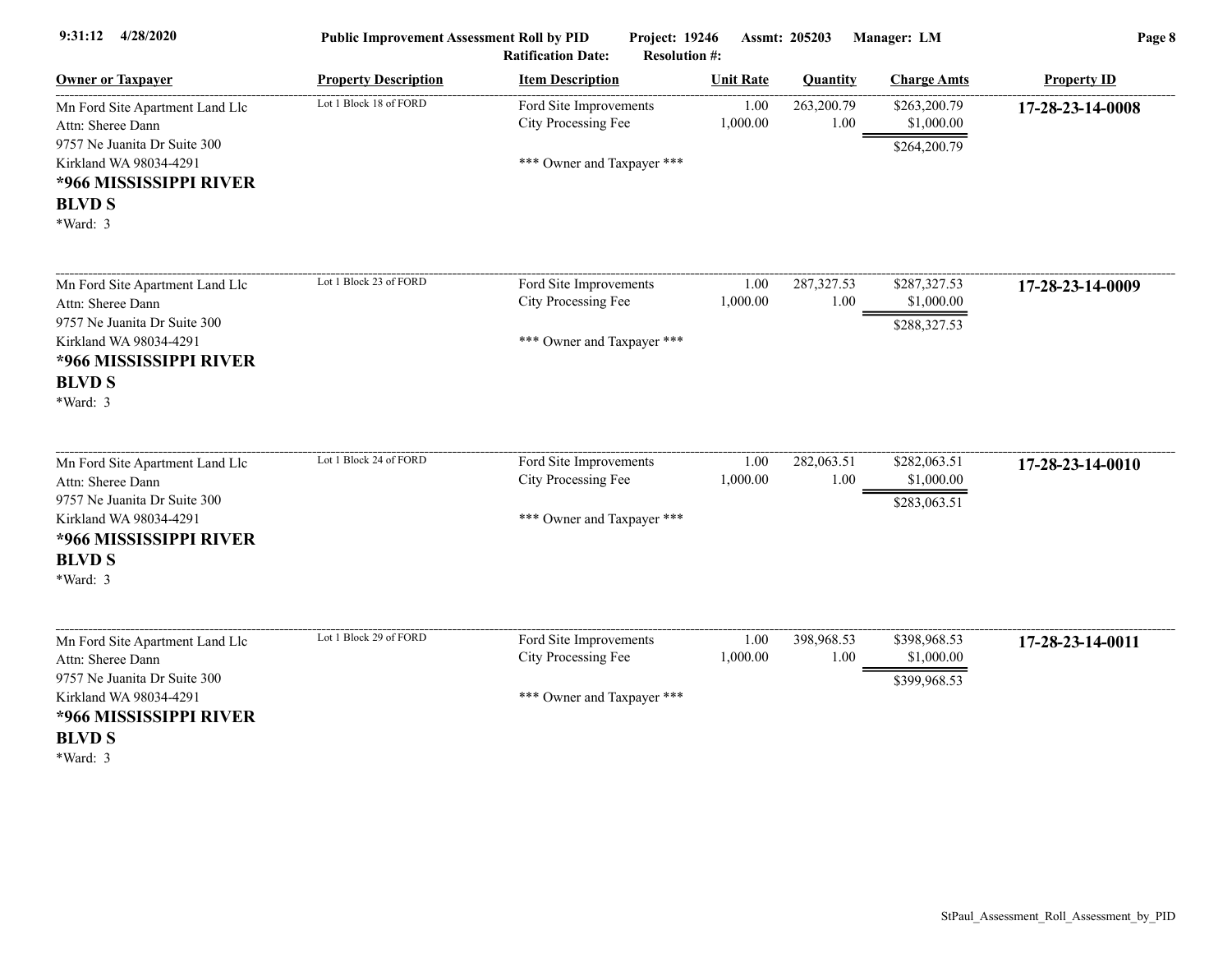| 4/28/2020<br>9:31:12                                                                                       | Page 9<br><b>Public Improvement Assessment Roll by PID</b><br>Project: 19246<br>Assmt: 205203<br>Manager: LM<br><b>Ratification Date:</b><br><b>Resolution #:</b> |                                               |                  |                    |                                            |                    |
|------------------------------------------------------------------------------------------------------------|-------------------------------------------------------------------------------------------------------------------------------------------------------------------|-----------------------------------------------|------------------|--------------------|--------------------------------------------|--------------------|
| <b>Owner or Taxpayer</b>                                                                                   | <b>Property Description</b>                                                                                                                                       | <b>Item Description</b>                       | <b>Unit Rate</b> | <b>Quantity</b>    | <b>Charge Amts</b>                         | <b>Property ID</b> |
| Project Paul Llc<br>C/O Ryan Compaines Us Inc (Ford Project)                                               | Lot 1 Block 30 of FORD                                                                                                                                            | Ford Site Improvements<br>City Processing Fee | 1.00<br>1,000.00 | 217,140.65<br>1.00 | \$217,140.65<br>\$1,000.00                 | 17-28-23-14-0012   |
| 533 S 3rd St Suite 100<br>Minneapolis MN 55415-1101<br>*966 MISSISSIPPI RIVER<br><b>BLVD S</b><br>*Ward: 3 |                                                                                                                                                                   | *** Owner and Taxpayer ***                    |                  |                    | \$218,140.65                               |                    |
| Project Paul Llc<br>C/O Ryan Compaines Us Inc (Ford Project)                                               | Lot 1 Block 5 of FORD                                                                                                                                             | Ford Site Improvements<br>City Processing Fee | 1.00<br>1,000.00 | 109,886.33<br>1.00 | \$109,886.33<br>\$1,000.00                 | 17-28-23-21-0007   |
| 533 S 3rd St Suite 100<br>Minneapolis MN 55415-1101<br>*966 MISSISSIPPI RIVER<br><b>BLVD S</b><br>*Ward: 3 |                                                                                                                                                                   | *** Owner and Taxpayer ***                    |                  |                    | \$110,886.33                               |                    |
| Project Paul Llc<br>C/O Ryan Compaines Us Inc (Ford Project)                                               | Lot 1 Block 8 of FORD                                                                                                                                             | Ford Site Improvements<br>City Processing Fee | 1.00<br>1,000.00 | 205,296.62<br>1.00 | \$205,296.62<br>\$1,000.00                 | 17-28-23-24-0004   |
| 533 S 3rd St Suite 100<br>Minneapolis MN 55415-1101<br>*966 MISSISSIPPI RIVER<br><b>BLVD S</b><br>*Ward: 3 |                                                                                                                                                                   | *** Owner and Taxpayer ***                    |                  |                    | \$206,296.62                               |                    |
| Project Paul Llc<br>C/O Ryan Compaines Us Inc (Ford Project)<br>533 S 3rd St Suite 100                     | Lot 1 Block 33 of FORD                                                                                                                                            | Ford Site Improvements<br>City Processing Fee | 1.00<br>1,000.00 | 151,559.79<br>1.00 | \$151,559.79<br>\$1,000.00<br>\$152,559.79 | 17-28-23-41-0076   |
| Minneapolis MN 55415-1101<br>*966 MISSISSIPPI RIVER<br><b>BLVD S</b><br>*Ward: 3                           |                                                                                                                                                                   | *** Owner and Taxpayer ***                    |                  |                    |                                            |                    |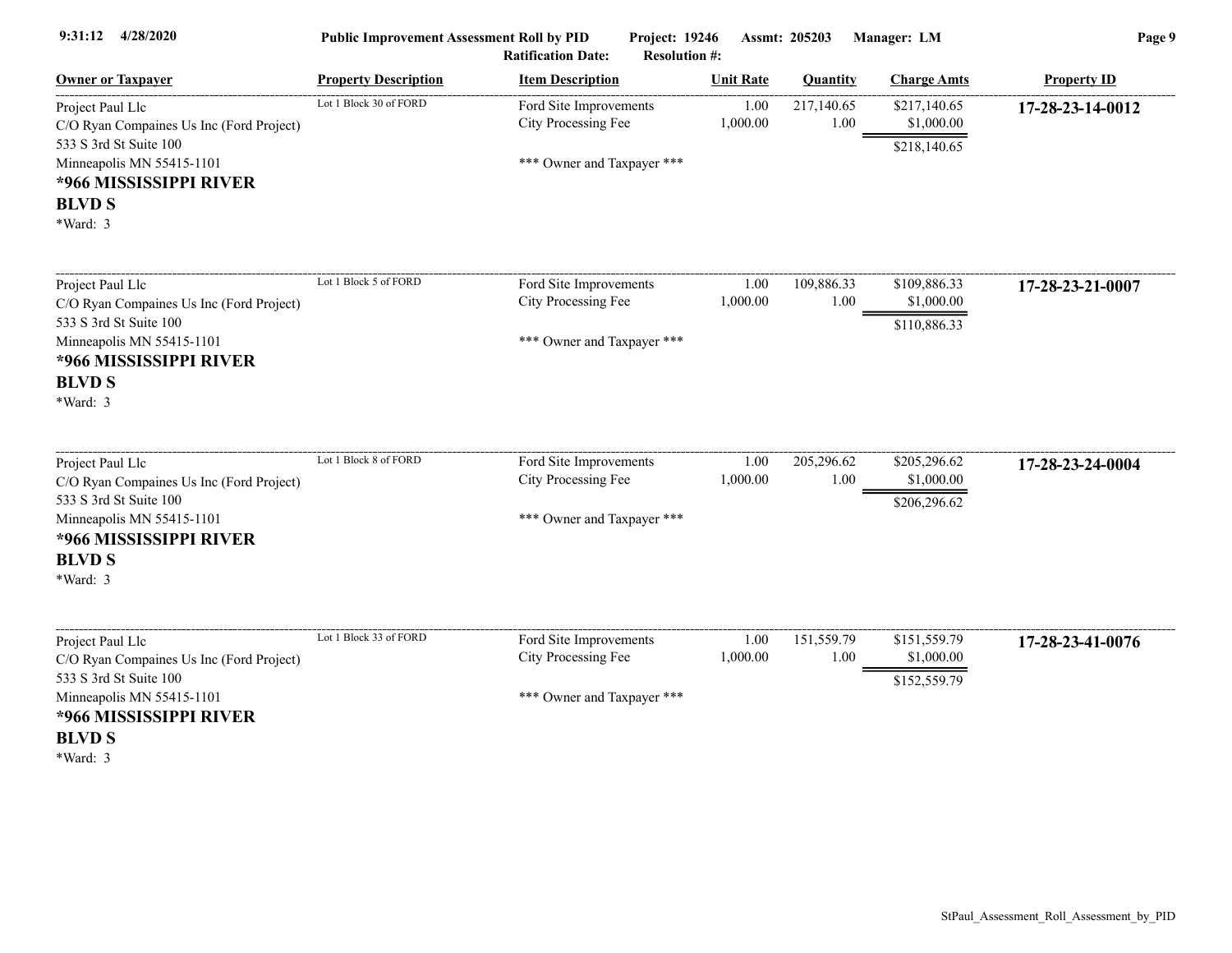| 4/28/2020<br>9:31:12                                                                                       | <b>Public Improvement Assessment Roll by PID</b><br>Project: 19246<br>Assmt: 205203<br>Manager: LM<br><b>Ratification Date:</b><br><b>Resolution #:</b> |                                               |                  |                    |                                            | Page 10            |  |
|------------------------------------------------------------------------------------------------------------|---------------------------------------------------------------------------------------------------------------------------------------------------------|-----------------------------------------------|------------------|--------------------|--------------------------------------------|--------------------|--|
| <b>Owner or Taxpayer</b>                                                                                   | <b>Property Description</b>                                                                                                                             | <b>Item Description</b>                       | <b>Unit Rate</b> | <b>Quantity</b>    | <b>Charge Amts</b>                         | <b>Property ID</b> |  |
| Project Paul Llc<br>C/O Ryan Compaines Us Inc (Ford Project)                                               | Lot 1 Block 34 of FORD                                                                                                                                  | Ford Site Improvements<br>City Processing Fee | 1.00<br>1,000.00 | 127,433.05<br>1.00 | \$127,433.05<br>\$1,000.00                 | 17-28-23-41-0077   |  |
| 533 S 3rd St Suite 100<br>Minneapolis MN 55415-1101<br>*966 MISSISSIPPI RIVER<br><b>BLVD S</b><br>*Ward: 3 |                                                                                                                                                         | *** Owner and Taxpayer ***                    |                  |                    | \$128,433.05                               |                    |  |
| Project Paul Llc<br>C/O Ryan Compaines Us Inc (Ford Project)                                               | Lot 1 Block 25 of FORD                                                                                                                                  | Ford Site Improvements<br>City Processing Fee | 1.00<br>1,000.00 | 134,232.40<br>1.00 | \$134,232.40<br>\$1,000.00                 | 17-28-23-42-0003   |  |
| 533 S 3rd St Suite 100<br>Minneapolis MN 55415-1101<br>*966 MISSISSIPPI RIVER<br><b>BLVD S</b><br>*Ward: 3 |                                                                                                                                                         | *** Owner and Taxpayer ***                    |                  |                    | \$135,232.40                               |                    |  |
| Project Paul Llc<br>C/O Ryan Compaines Us Inc (Ford Project)                                               | Lot 2 Block 25 of FORD                                                                                                                                  | Ford Site Improvements<br>City Processing Fee | 1.00<br>1,000.00 | 126,555.71<br>1.00 | \$126,555.71<br>\$1,000.00                 | 17-28-23-42-0004   |  |
| 533 S 3rd St Suite 100<br>Minneapolis MN 55415-1101<br>*966 MISSISSIPPI RIVER<br><b>BLVD S</b><br>*Ward: 3 |                                                                                                                                                         | *** Owner and Taxpayer ***                    |                  |                    | \$127,555.71                               |                    |  |
| Project Paul Llc<br>C/O Ryan Compaines Us Inc (Ford Project)<br>533 S 3rd St Suite 100                     | Lot 1 Block 31 of FORD                                                                                                                                  | Ford Site Improvements<br>City Processing Fee | 1.00<br>1,000.00 | 142,347.76<br>1.00 | \$142,347.76<br>\$1,000.00<br>\$143,347.76 | 17-28-23-42-0005   |  |
| Minneapolis MN 55415-1101<br>*966 MISSISSIPPI RIVER<br><b>BLVD S</b><br>*Ward: 3                           |                                                                                                                                                         | *** Owner and Taxpayer ***                    |                  |                    |                                            |                    |  |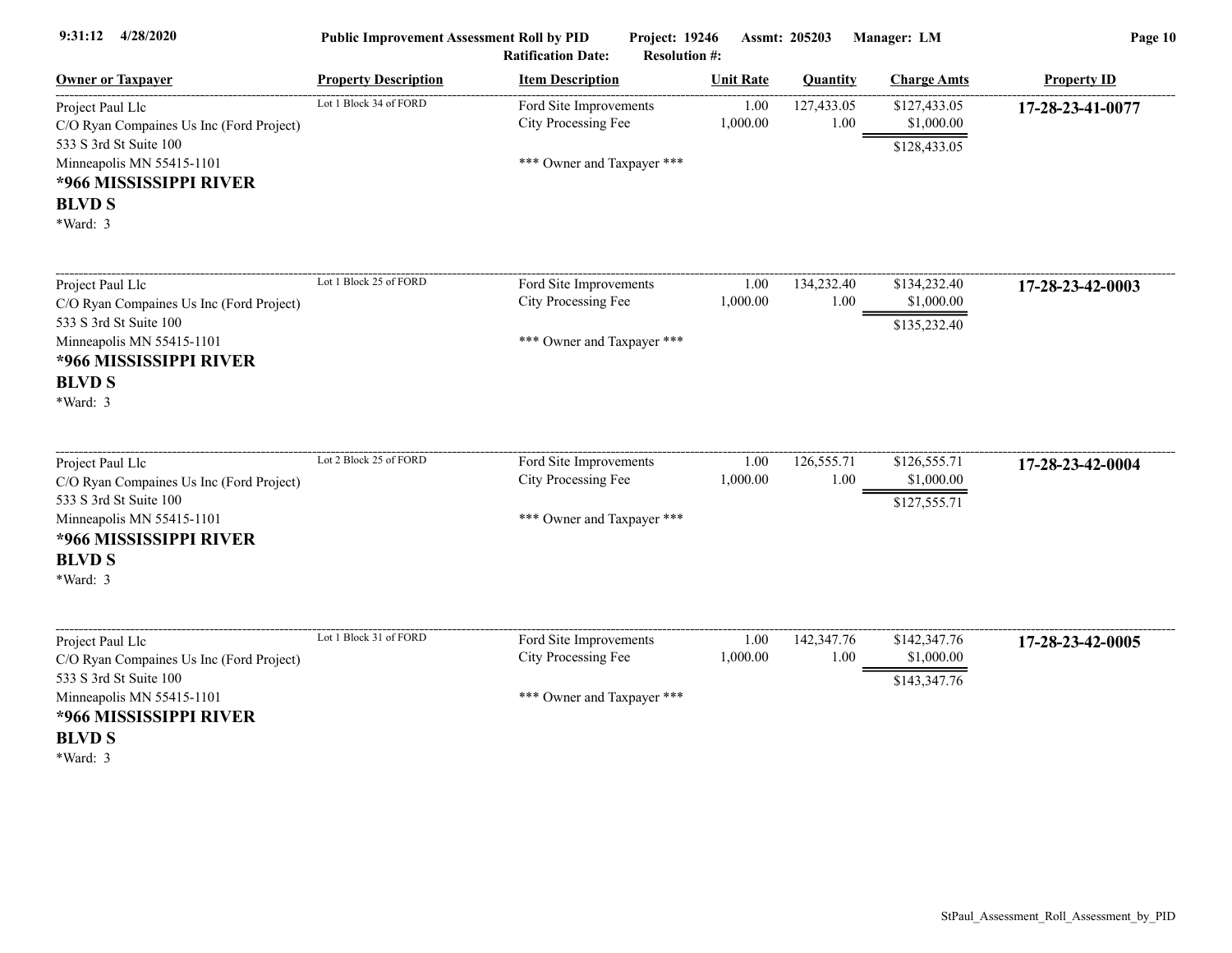| 4/28/2020<br>9:31:12                                                                                       | <b>Public Improvement Assessment Roll by PID</b><br>Project: 19246<br>Assmt: 205203<br>Manager: LM<br><b>Ratification Date:</b><br><b>Resolution #:</b> |                                               |                  |                    |                            |                    |
|------------------------------------------------------------------------------------------------------------|---------------------------------------------------------------------------------------------------------------------------------------------------------|-----------------------------------------------|------------------|--------------------|----------------------------|--------------------|
| <b>Owner or Taxpayer</b>                                                                                   | <b>Property Description</b>                                                                                                                             | <b>Item Description</b>                       | <b>Unit Rate</b> | <b>Quantity</b>    | <b>Charge Amts</b>         | <b>Property ID</b> |
| Project Paul Llc<br>C/O Ryan Compaines Us Inc (Ford Project)                                               | Lot 2 Block 31 of FORD                                                                                                                                  | Ford Site Improvements<br>City Processing Fee | 1.00<br>1,000.00 | 135,329.07<br>1.00 | \$135,329.07<br>\$1,000.00 | 17-28-23-42-0006   |
| 533 S 3rd St Suite 100<br>Minneapolis MN 55415-1101<br>*966 MISSISSIPPI RIVER<br><b>BLVD S</b><br>*Ward: 3 |                                                                                                                                                         | *** Owner and Taxpayer ***                    |                  |                    | \$136,329.07               |                    |
| Project Paul Llc<br>C/O Ryan Compaines Us Inc (Ford Project)                                               | Lot 1 Block 32 of FORD                                                                                                                                  | Ford Site Improvements<br>City Processing Fee | 1.00<br>1,000.00 | 267,148.80<br>1.00 | \$267,148.80<br>\$1,000.00 | 17-28-23-42-0007   |
| 533 S 3rd St Suite 100<br>Minneapolis MN 55415-1101<br>*966 MISSISSIPPI RIVER<br><b>BLVD S</b><br>*Ward: 3 |                                                                                                                                                         | *** Owner and Taxpayer ***                    |                  |                    | \$268,148.80               |                    |
| Project Paul Llc<br>C/O Ryan Compaines Us Inc (Ford Project)                                               | Lot 1 Block 35 of FORD                                                                                                                                  | Ford Site Improvements<br>City Processing Fee | 1.00<br>1,000.00 | 210,999.30<br>1.00 | \$210,999.30<br>\$1,000.00 | 17-28-23-42-0008   |
| 533 S 3rd St Suite 100<br>Minneapolis MN 55415-1101<br>*966 MISSISSIPPI RIVER<br><b>BLVD S</b><br>*Ward: 3 |                                                                                                                                                         | *** Owner and Taxpayer ***                    |                  |                    | \$211,999.30               |                    |
| Project Paul Llc<br>C/O Ryan Compaines Us Inc (Ford Project)                                               | Lot 2 Block 35 of FORD                                                                                                                                  | Ford Site Improvements<br>City Processing Fee | 1.00<br>1,000.00 | 134,451.74<br>1.00 | \$134,451.74<br>\$1,000.00 | 17-28-23-42-0009   |
| 533 S 3rd St Suite 100<br>Minneapolis MN 55415-1101<br>*966 MISSISSIPPI RIVER<br><b>BLVD S</b><br>*Ward: 3 |                                                                                                                                                         | *** Owner and Taxpayer ***                    |                  |                    | \$135,451.74               |                    |